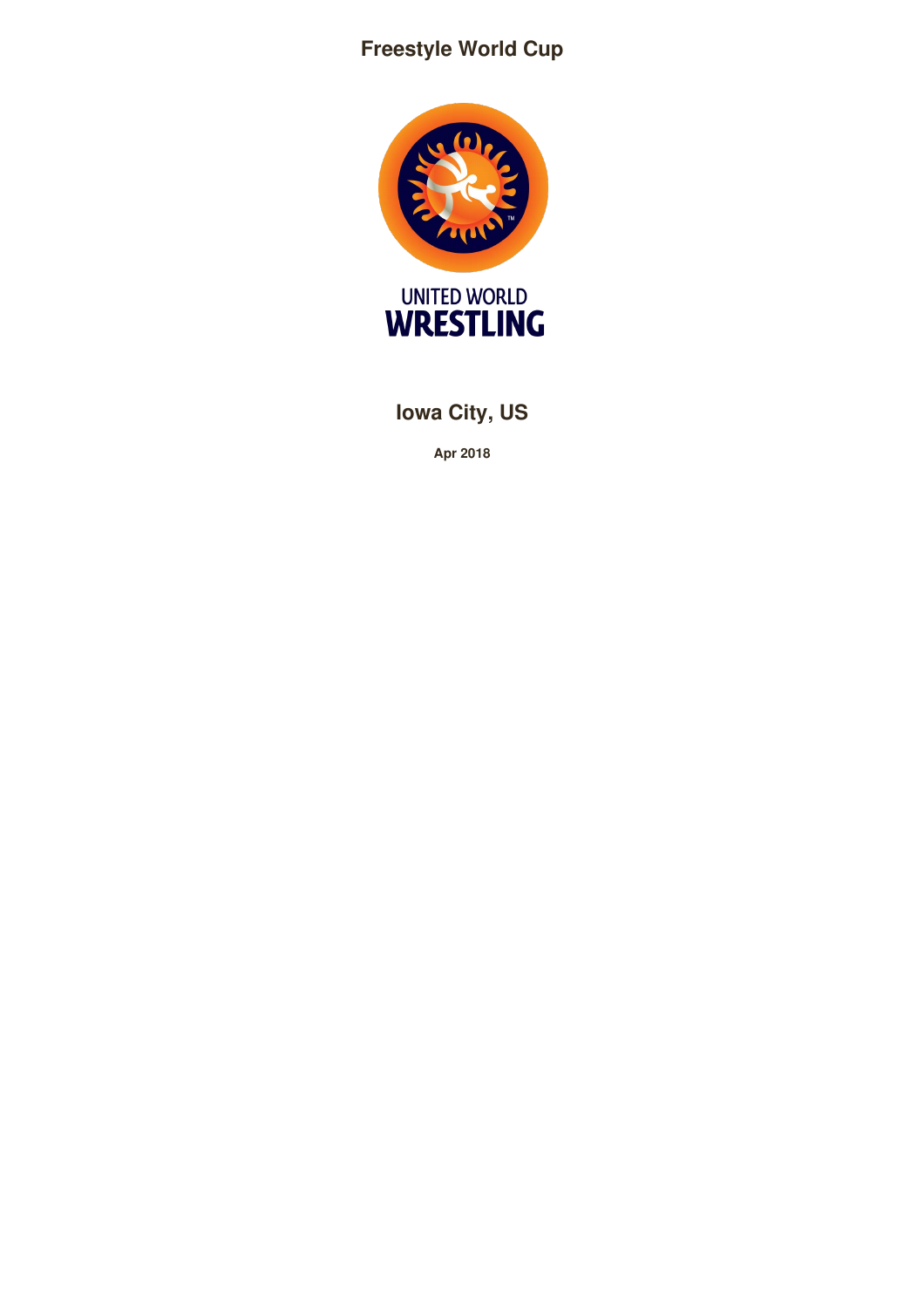

|                                                                                                                                                                                                                                                                                                                                                                                                                                                                                | $\mathsf{A}$      |                             |
|--------------------------------------------------------------------------------------------------------------------------------------------------------------------------------------------------------------------------------------------------------------------------------------------------------------------------------------------------------------------------------------------------------------------------------------------------------------------------------|-------------------|-----------------------------|
| $\begin{array}{c c c c} \hline \multicolumn{3}{r}{\textbf{1}} & \multicolumn{3}{r}{\textbf{1}} \\ \hline \multicolumn{3}{r}{\textbf{2}} & \multicolumn{3}{r}{\textbf{3}} \\ \hline \multicolumn{3}{r}{\textbf{3}} & \multicolumn{3}{r}{\textbf{4}} \\ \hline \multicolumn{3}{r}{\textbf{4}} & \multicolumn{3}{r}{\textbf{5}} \\ \hline \multicolumn{3}{r}{\textbf{4}} & \multicolumn{3}{r}{\textbf{6}} \\ \hline \multicolumn{3}{r}{\textbf{5}} & \multicolumn{3}{r}{\textbf{$ | UNITED STATES     | <b>USA</b>                  |
|                                                                                                                                                                                                                                                                                                                                                                                                                                                                                | <b>GEORGIA</b>    | GEO                         |
|                                                                                                                                                                                                                                                                                                                                                                                                                                                                                | <b>JAPAN</b>      | <b>JPN</b>                  |
|                                                                                                                                                                                                                                                                                                                                                                                                                                                                                | <b>INDIA</b>      | IND                         |
|                                                                                                                                                                                                                                                                                                                                                                                                                                                                                | $\mathsf B$       |                             |
|                                                                                                                                                                                                                                                                                                                                                                                                                                                                                | <b>MONGOLIA</b>   | MGL                         |
| $\mathbf{G}$                                                                                                                                                                                                                                                                                                                                                                                                                                                                   | AZERBAIJAN        | AZE                         |
|                                                                                                                                                                                                                                                                                                                                                                                                                                                                                | CUBA              | $\ensuremath{\mathsf{CUB}}$ |
|                                                                                                                                                                                                                                                                                                                                                                                                                                                                                | <b>KAZAKHSTAN</b> | KAZ                         |

**Number of Teams 8**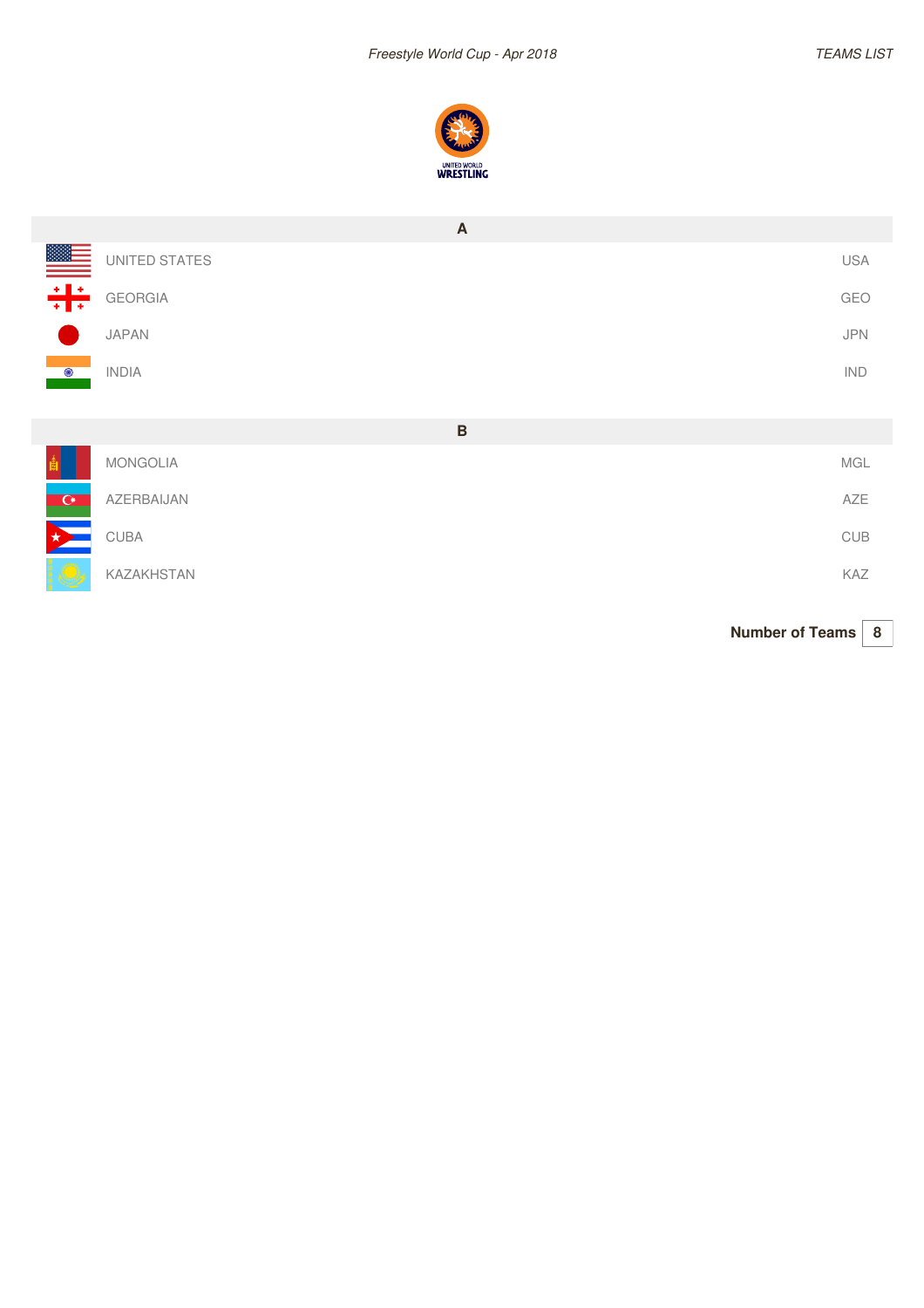

#### **AZERBAIJAN (AZE)**  $\alpha$

| FS - 125 kg       | Jamaladdin MAGOMEDOV   |
|-------------------|------------------------|
| <b>FS - 57 kg</b> | Giorgi EDISHERASHVILI  |
|                   | Afgan KHASHALOV        |
| $FS - 61$ kg      | Afgan KHASHALOV        |
|                   | Akhmednabi GVARZATILOV |
| <b>FS-65 kg</b>   | Haji ALIYEV            |
|                   | Aghahuseyn MUSTAFAYEV  |
| FS-70 kg          | Joshgun AZIMOV         |
| <b>FS-74 kg</b>   | Gadzhimurad OMAROV     |
| FS-79 kg          | Jabrayil HASANOV       |
| FS - 86 kg        | Aleksandr GOSTIYEV     |
| FS - 92 kg        | Aslanbek ALBOROV       |
| <b>FS-97 kg</b>   | Roman BAKIROV          |

### **CUBA (CUB)**

| FS - 125 kg       | Yudenny ALPAJON ESTEVEZ         |
|-------------------|---------------------------------|
| <b>FS - 57 kg</b> | Reineri ANDREU ORTEGA           |
| FS-61 kg          | Yowlys BONNE RODRIGUEZ          |
| FS - 65 kg        | Alejandro Enrique VALDES TOBIER |
| <b>FS-70 kg</b>   | <b>Franklin MAREN CASTILLO</b>  |
| <b>FS-74 kg</b>   | Livan LOPEZ AZCUY               |
|                   |                                 |

- **FS - 79 kg** Yoan Adrian ZULUETA MORALES
- **FS - 86 kg** Yurieski TORREBLANCA QUERALTA
- **FS - 92 kg** Lazaro Daniel HERNANDEZ LUIS
- **FS - 97 kg** Reineris SALAS PEREZ

#### $\div$ **GEORGIA (GEO)**

- **FS - 125 kg** Zviad METREVELI
- **FS** 57 kg Teimuraz VANISHVILI
- **FS - 61 kg** Lasha LOMTADZE
- **FS** 65 kg Magamed SAIDOVI
- **FS - 70 kg** Levan KELEKHSASHVILI
- **FS 74 kg** Tarzan MAISURADZE
- **FS** 79 kg<br>Tariel GAPHRINDASHVILI
- **FS - 86 kg** Davit KHUTSISHVILI
- **FS** 92 kg Dato MARSAGISHVILI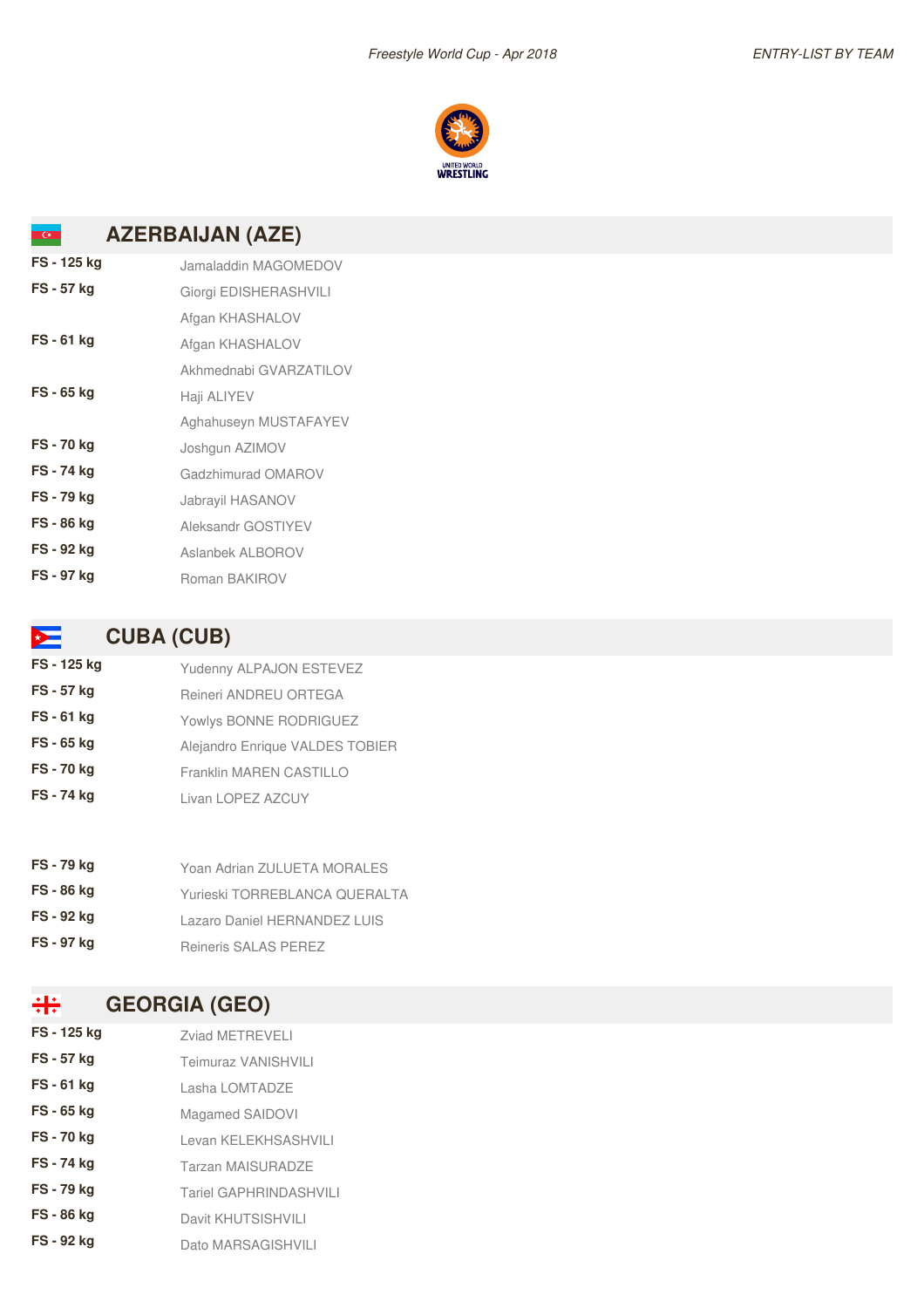**INDIA (IND)**

| FS - 125 kg | Singh PUSHPENDER      |
|-------------|-----------------------|
| FS - 57 kg  | --- none ---          |
| FS - 61 kg  | Sandeep TOMAR         |
| FS - 65 kg  | Sharvan SHARVAN       |
| FS - 70 kg  | <b>Kumar ARUN</b>     |
| FS - 74 kg  | Kumar Omprakash VINOD |
| FS - 79 kg  | Sachin GIRI           |
| FS - 86 kg  | Pawan KUMAR           |
| FS - 92 kg  | Deepak PUNIA          |
| FS - 97 kg  | <b>Viky VIKY</b>      |

# **JAPAN (JPN)**

D

| FS - 125 kg       | Nobuyoshi ARAKIDA     |
|-------------------|-----------------------|
|                   | <b>Taiki YAMAMOTO</b> |
| <b>FS - 57 kg</b> | Yuki TAKAHASHI        |
| $FS - 61$ kg      | Kazuya KOYANAGI       |
|                   | Rinya NAKAMURA        |
| FS - 65 kg        | Daichi TAKATANI       |
|                   | Takuto OTOGURO        |
| <b>FS-70 kg</b>   | Keisuke OTOGURO       |
|                   | Kirin KINOSHITA       |
| <b>FS-74 kg</b>   | Ken HOSAKA            |
|                   | Yuhi FUJINAMI         |
| <b>FS-79 kg</b>   | Sohsuke TAKATANI      |
| FS - 86 kg        | Shota SHIRAI          |
|                   | Masao MATSUSAKA       |
| FS - 92 kg        | Takashi ISHIGURO      |
| <b>FS-97 kg</b>   | Takeshi YAMAGUCHI     |
|                   | Taira SONODA          |

# **KAZAKHSTAN (KAZ)**

| FS - 125 kg       | Daulet SHABANBAY  |
|-------------------|-------------------|
|                   | Oleg BOLTIN       |
| <b>FS - 57 kg</b> | Mukhambet KUATBEK |
| <b>FS-61 kg</b>   | Rassul KALIYEV    |
| FS - 65 kg        | Sayatbek OKASSOV  |
| <b>FS-70 kg</b>   | Meirzhan ASHIROV  |
| FS - 74 kg        | Daniyar KAISANOV  |
| <b>FS-79 kg</b>   | Saken AITZHANOV   |
| <b>FS-86 kg</b>   | Elkhan ASSADOV    |
|                   |                   |
| <b>FS - 92 kg</b> | Iliskhan CHILAYEV |
| <b>FS - 97 kg</b> | Mamed IBRAGIMOV   |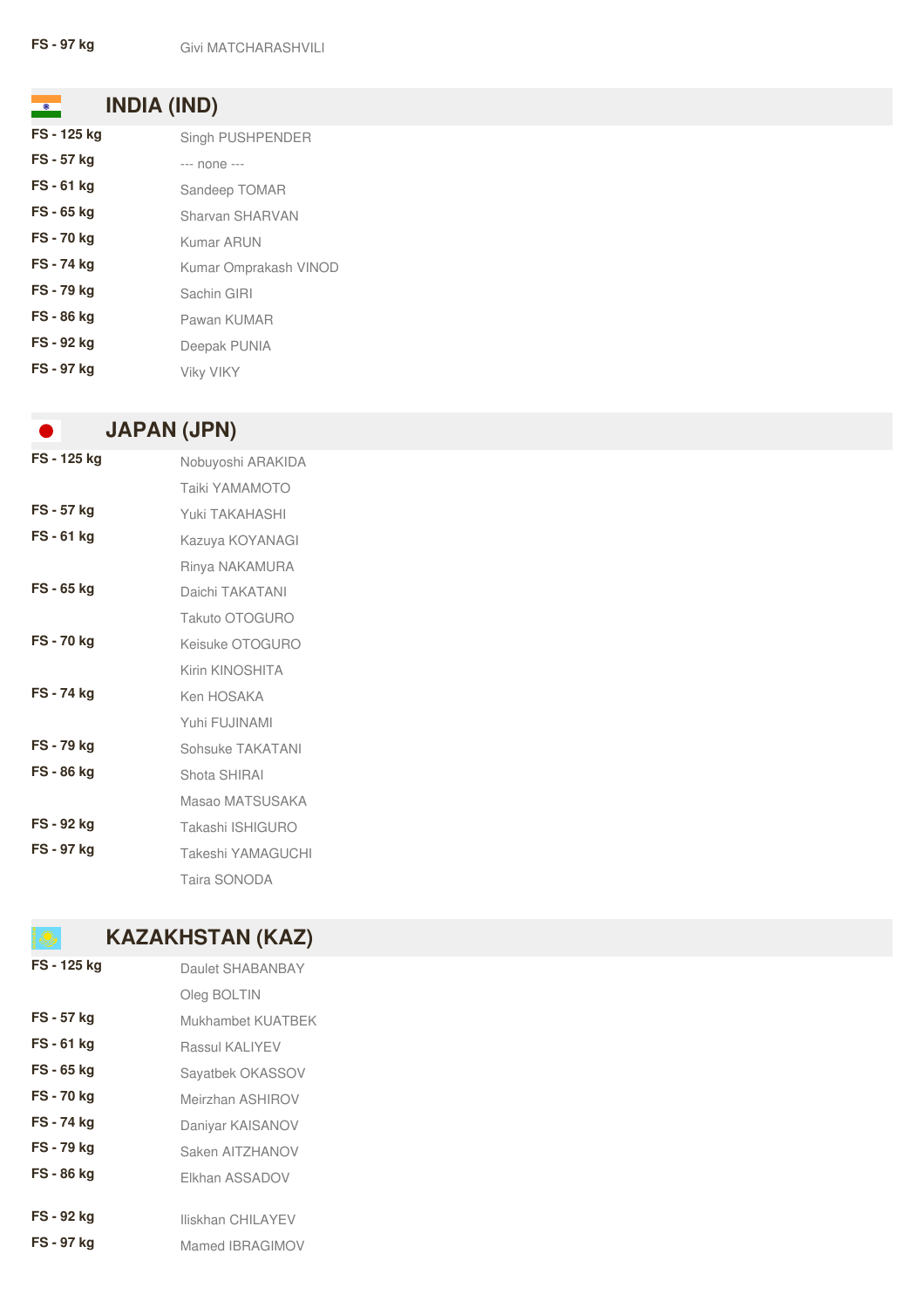# **MONGOLIA (MGL)**

| FS - 125 kg       | Zolboo NATSAGSUREN         |
|-------------------|----------------------------|
| FS - 57 kg        | Bekhbayar ERDENEBAT        |
| FS - 61 kg        | Tuvshintulga TUMENBILEG    |
| FS - 65 kg        | Batmagnai BATCHULUUN       |
| FS - 70 kg        | Ganbayar SANJAA            |
| FS - 74 kg        | Mandakhnaran GANZORIG      |
| <b>FS-79 kg</b>   | Iderkhuu GANTULGA          |
| FS - 86 kg        | Uitumen ORGODOL            |
| FS - 92 kg        | Turtogtokh LUVSANDORJ      |
| <b>FS - 97 kg</b> | <b>Batzul ULZIISAIKHAN</b> |

# **UNITED STATES (USA)**

▓▓▆

| FS - 125 kg       | Nicholas Edward GWIAZDOWSKI      |
|-------------------|----------------------------------|
|                   | Dominique Deshon BRADLEY         |
| <b>FS - 57 kg</b> | <b>Thomas Patrick GILMAN</b>     |
|                   | <b>Frank Vincent PERRELLI IV</b> |
| $FS - 61$ kg      | Kendric Dwayne MAPLE             |
|                   | Joseph Daniel COLON              |
| <b>FS-65 kg</b>   | Logan Jeffery STIEBER            |
|                   | Joseph Christopher MC KENNA      |
| <b>FS-70 kg</b>   | <b>James Malcolm GREEN</b>       |
|                   | Frank Aniello MOLINARO           |
| <b>FS-74 kg</b>   | <b>Jordan Ernest BURROUGHS</b>   |
|                   | Nazariy KULCHYTSKYY              |
| <b>FS-79 kg</b>   | Kyle Douglas DAKE                |
|                   | Alexander David DIERINGER        |
| FS - 86 kg        | David Morris TAYLOR III          |
|                   | Bo Dean NICKAL                   |
| FS - 92 kg        | J'Den Michael Tbory COX          |
|                   | Hayden Nicholas ZILLMER          |
| <b>FS-97 kg</b>   | <b>Kyle Frederick SNYDER</b>     |
|                   | Kyven Ross GADSON                |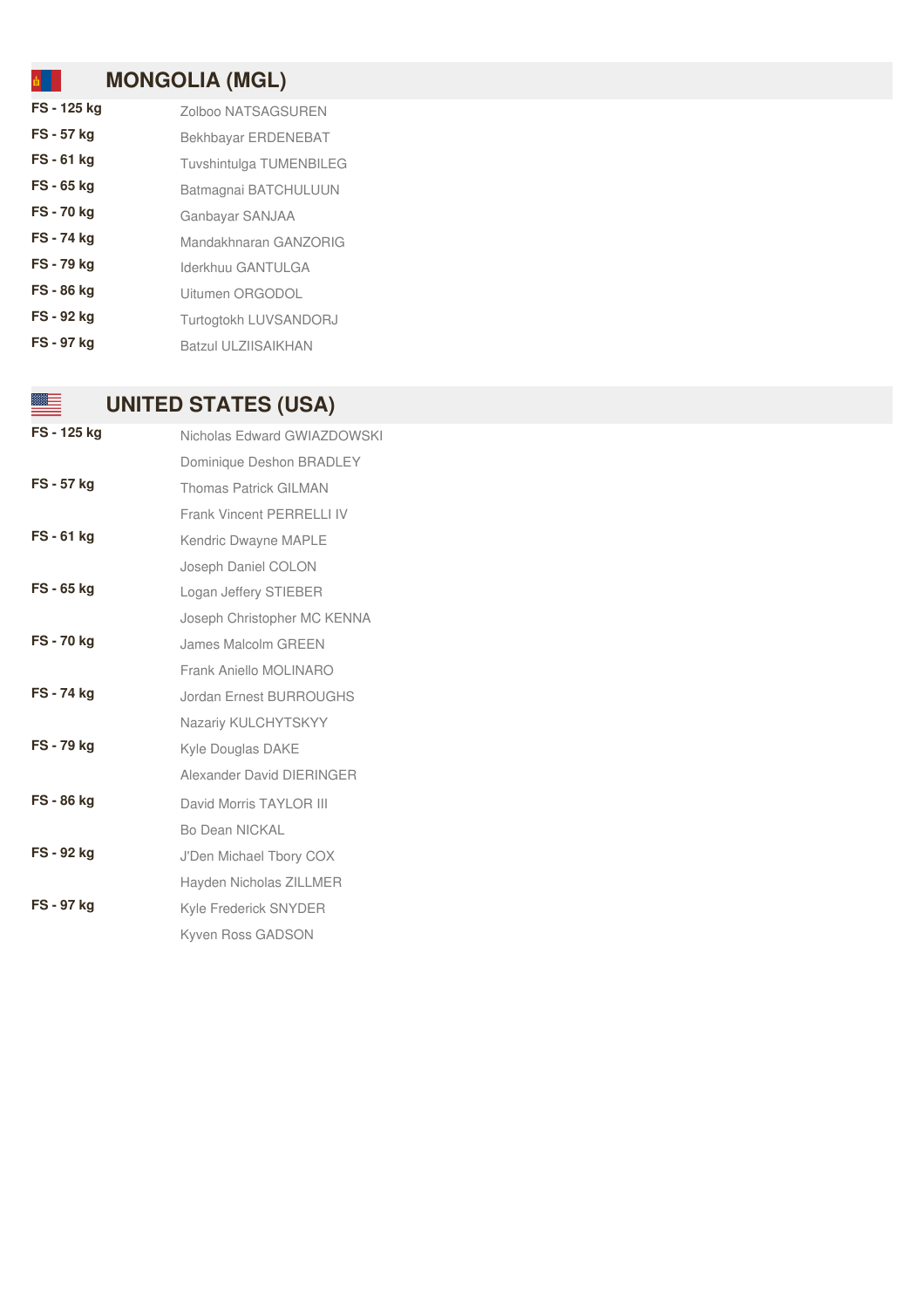

### **Pool A**

|              |            |                        | 2                       |                         | 4                       | <b>Pts</b> | <b>CP</b> | ТP      |      |
|--------------|------------|------------------------|-------------------------|-------------------------|-------------------------|------------|-----------|---------|------|
|              |            | <b>USA</b>             | <b>GEO</b>              | <b>JPN</b>              | <b>IND</b>              |            |           |         | Rank |
|              | <b>USA</b> |                        | $8 - 2$<br>$(CP 30-8)$  | $7 - 3$<br>(CP 29-12)   | $10 - 0$<br>$(CP 39-3)$ | 3          | 98-23     | 236-45  |      |
| $\mathbf{P}$ | <b>GEO</b> | $2 - 8$<br>$(CP 8-30)$ |                         | $3 - 7$<br>$(CP 15-25)$ | $8 - 2$<br>$(CP 31-11)$ |            | 54-66     | 114-163 | 3    |
| 3            | <b>JPN</b> | $3 - 7$<br>(CP 12-29)  | $7 - 3$<br>$(CP 25-15)$ |                         | $9 - 1$<br>$(CP 37-4)$  | 2          | 74-48     | 155-119 |      |
| 4            | <b>IND</b> | $0 - 10$<br>(CP 3-39)  | $2 - 8$<br>$(CP 11-31)$ | $1-9$<br>$(CP 4-37)$    |                         |            | 18-107    | 30-208  | 4    |

|              |            |                         | າ                     |                         | 4                      | <b>Pts</b> | <b>CP</b> | <b>TP</b> | <b>Rank</b> |
|--------------|------------|-------------------------|-----------------------|-------------------------|------------------------|------------|-----------|-----------|-------------|
|              |            | <b>MGL</b>              | <b>AZE</b>            | <b>CUB</b>              | <b>KAZ</b>             |            |           |           |             |
|              | <b>MGL</b> |                         | $3 - 7$<br>(CP 14-28) | $3 - 7$<br>(CP 17-24)   | $6 - 4$<br>(CP 23-19)  |            | $54 - 71$ | 113-157   | 3           |
| $\mathbf{2}$ | <b>AZE</b> | $7 - 3$<br>$(CP 28-14)$ |                       | $8 - 2$<br>$(CP 26-13)$ | $9 - 1$<br>$(CP 29-9)$ | 3          | 83-36     | 182-85    |             |
| 3            | <b>CUB</b> | $7 - 3$<br>$(CP 24-17)$ | $2 - 8$<br>(CP 13-26) |                         | $5 - 5$<br>(CP 21-22)  |            | 58-65     | 115-125   |             |
| 4            | <b>KAZ</b> | $4 - 6$<br>(CP 19-23)   | $1-9$<br>$(CP 9-29)$  | $5-5$<br>(CP 22-21)     |                        |            | 50-73     | 107-150   | 4           |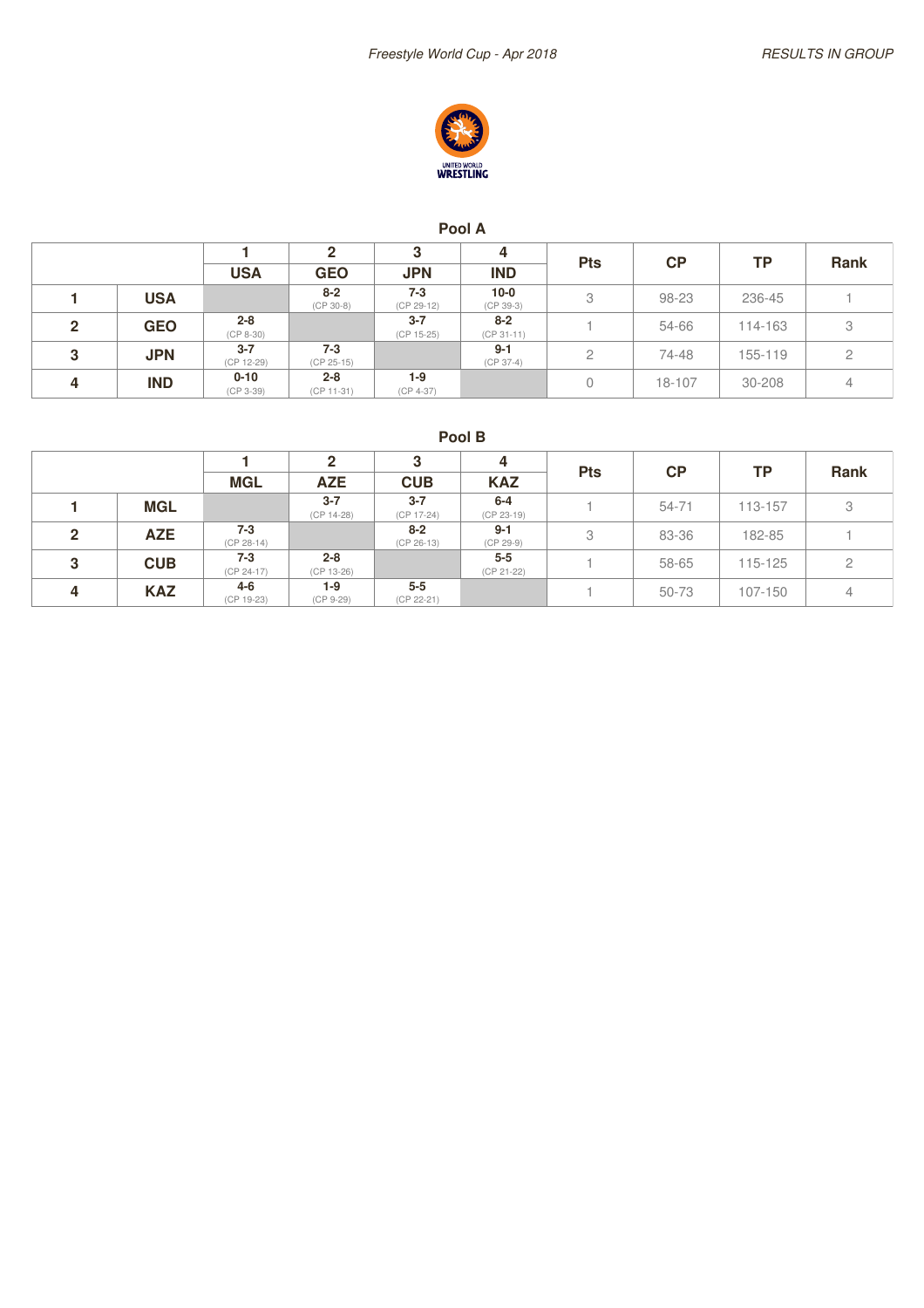

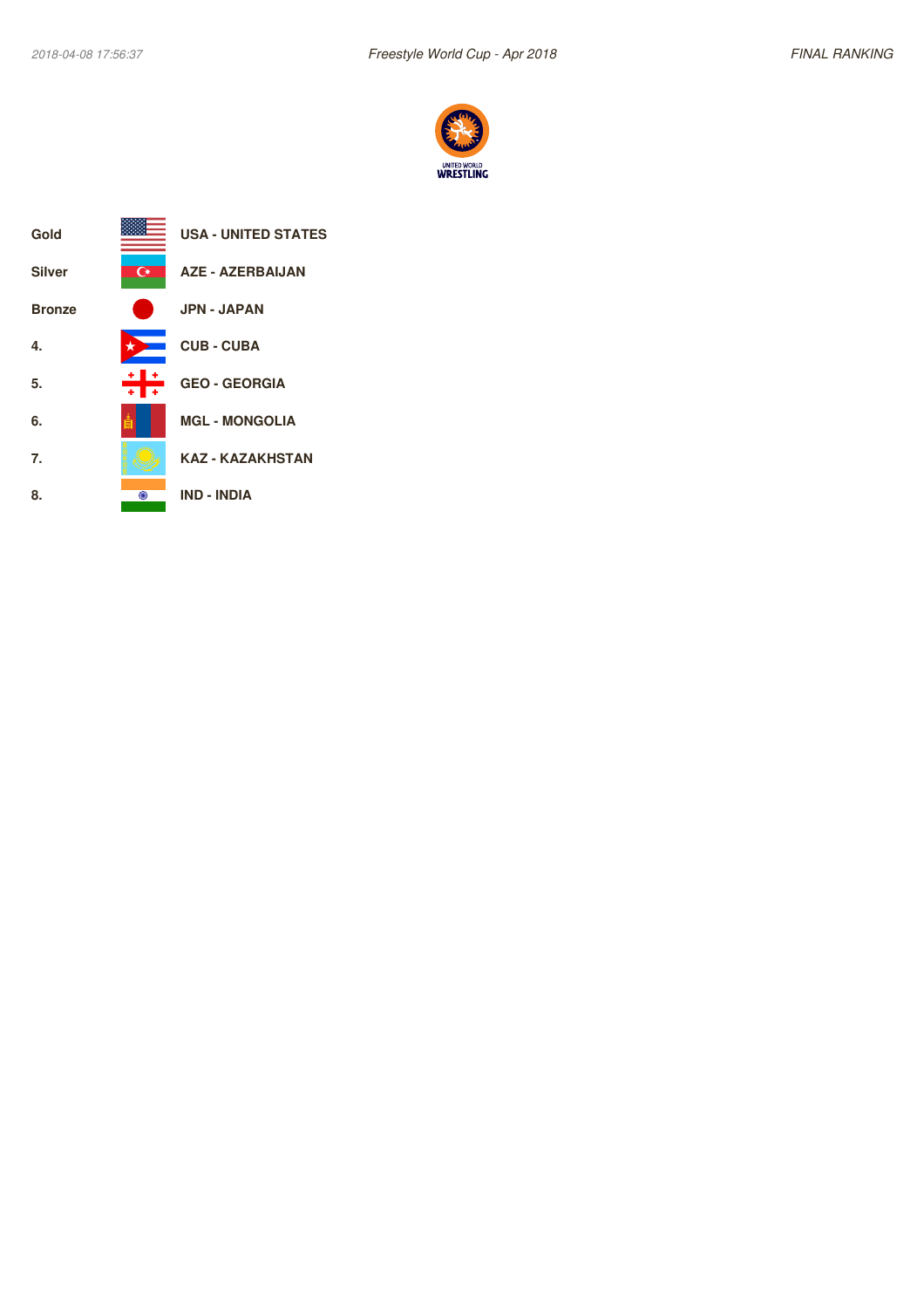

### **Final 1-2**

| $N^{\circ}$ | Category    | <b>UNITED STATES</b>                     | <b>TP</b> | CP | <b>Pts</b> | <b>Victory</b>   | <b>Time</b> | <b>Pts</b> | CP | <b>TP</b>             | <b>AZERBAIJAN</b>                      |
|-------------|-------------|------------------------------------------|-----------|----|------------|------------------|-------------|------------|----|-----------------------|----------------------------------------|
| 151         | FS - 57 kg  | Thomas Patrick GILMAN                    | 7         |    |            | VPO <sub>1</sub> | 06'00       |            | 3  | 8                     | <b>Giorgi</b><br><b>EDISHERASHVILI</b> |
| 152         | FS-61 kg    | <b>Kendric Dwayne MAPLE</b>              | 6         | 3  |            | VPO <sub>1</sub> | 06'00       |            |    | $\mathbf{2}^{\prime}$ | Afgan KHASHALOV                        |
| 153         | FS - 65 kg  | <b>Logan Jeffery STIEBER</b>             | 6         | 3  |            | VPO <sub>1</sub> | 06'00       |            |    | 3                     | Haji ALIYEV                            |
| 154         | FS-70 kg    | James Malcolm GREEN                      | 4         |    |            | VPO <sub>1</sub> | 06'00       |            | 3  | 4                     | <b>Joshgun AZIMOV</b>                  |
| 155         | FS - 74 kg  | <b>Jordan Ernest</b><br><b>BURROUGHS</b> |           | 5  |            | <b>VFA</b>       | 03'20       |            | 0  | $\cap$                | Gadzhimurad<br><b>OMAROV</b>           |
| 156         | FS-79 kg    | <b>Kyle Douglas DAKE</b>                 | 5         | 3  |            | VPO <sub>1</sub> | 06'00       |            |    | 3                     | Jabrayil HASANOV                       |
| 57          | FS-86 kg    | <b>David Morris TAYLOR III</b>           | 12        | 4  |            | VSU1             | 06'00       |            |    | $\overline{c}$        | Aleksandr GOSTIYEV                     |
| 158         | FS - 92 kg  | J'Den Michael Tbory COX                  | 4         |    |            | VPO <sub>1</sub> | 06'00       |            | 3  | $\overline{4}$        | <b>Aslanbek ALBOROV</b>                |
| 159         | FS - 97 kg  | <b>Kyle Frederick SNYDER</b>             | 14        | 4  |            | VSU1             | 03'07       |            |    | 3                     | Roman BAKIROV                          |
| 160         | FS - 125 kg | Nicholas Edward<br><b>GWIAZDOWSKI</b>    | 3         |    |            | VPO <sub>1</sub> | 06'00       |            | 3  | $\overline{4}$        | <b>Jamaladdin</b><br><b>MAGOMEDOV</b>  |
|             |             | <b>WINNER</b>                            | 68        | 26 | 6          |                  |             | 4          | 17 | 33                    |                                        |

## **Final 3-4**

| $N^{\circ}$ | Category    | <b>JAPAN</b>                      | <b>TP</b>      | CP                       | <b>Pts</b> | <b>Victory</b>   | <b>Time</b> | <b>Pts</b> | CP             | <b>TP</b>      | <b>CUBA</b>                                    |
|-------------|-------------|-----------------------------------|----------------|--------------------------|------------|------------------|-------------|------------|----------------|----------------|------------------------------------------------|
| 141         | FS - 57 kg  | <b>Yuki</b><br><b>TAKAHASHI</b>   | 7              | 3                        | 1          | VPO <sub>1</sub> | 06'00       |            | 1              | 5              | Reineri ANDREU ORTEGA                          |
| 142         | FS-61 kg    | Kazuya<br><b>KOYANAGI</b>         | 9              | 3                        | 1          | VPO <sub>1</sub> | 06'00       |            | 1              | 6              | Yowlys BONNE RODRIGUEZ                         |
| 143         | FS - 65 kg  | <b>Daichi</b><br><b>TAKATANI</b>  | 10             | 3                        | 1          | VPO <sub>1</sub> | 06'00       |            | 1              | $\beta$        | Alejandro Enrique VALDES<br><b>TOBIER</b>      |
| 144         | FS-70 kg    | Keisuke<br><b>OTOGURO</b>         | $\overline{4}$ | 1                        |            | VPO <sub>1</sub> | 06'00       |            | 3              | 8              | <b>Franklin MAREN CASTILLO</b>                 |
| 145         | FS-74 kg    | <b>Yuhi FUJINAMI</b>              | 16             | $\overline{4}$           | 1          | VSU1             | 01'32       |            | 1              | 5              | Livan LOPEZ AZCUY                              |
| 146         | FS - 79 kg  | <b>Sohsuke</b><br><b>TAKATANI</b> | 10             | 4                        | 1          | <b>VSU</b>       | 02'13       |            | $\bigcap$      | $\Omega$       | Yoan Adrian ZULUETA<br><b>MORALES</b>          |
| 147         | FS - 86 kg  | Shota SHIRAI                      | 1              |                          |            | VPO <sub>1</sub> | 06'00       | 1          | 3              | $\overline{4}$ | <b>Yurieski TORREBLANCA</b><br><b>QUERALTA</b> |
| 148         | FS - 92 kg  | Takashi<br><b>ISHIGURO</b>        | $\overline{4}$ | $\overline{\phantom{a}}$ |            | VPO <sub>1</sub> | 06'00       | 1          | 3              | $\overline{4}$ | <b>Lazaro Daniel HERNANDEZ</b><br><b>LUIS</b>  |
| 149         | FS-97 kg    | Taira SONODA                      | $\Omega$       | $\Omega$                 |            | <b>VSU</b>       | 04'19       | 1          | $\overline{4}$ | 12             | <b>Reineris SALAS PEREZ</b>                    |
| 150         | FS - 125 kg | <b>Taiki</b><br>YAMAMOTO          | 6              | 3                        | 1          | VPO <sub>1</sub> | 06'00       |            | 1              | 5              | Yudenny ALPAJON ESTEVEZ                        |
|             |             | <b>WINNER</b>                     | 67             | 23                       | 6          |                  |             | 4          | 18             | 57             |                                                |

**Final 5-6**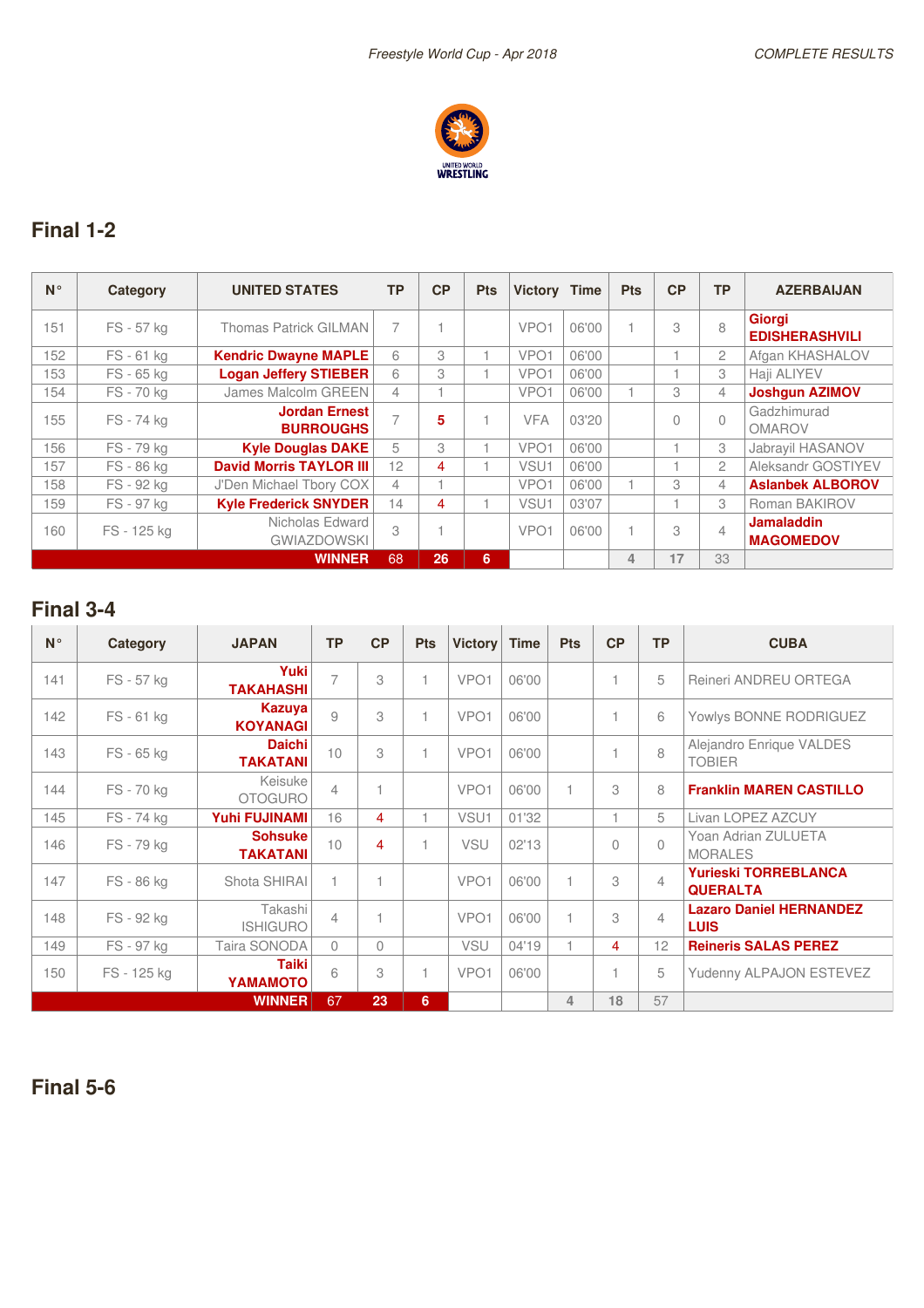| $N^{\circ}$ | Category    | <b>GEORGIA</b>                          | <b>TP</b>      | CP       | <b>Pts</b>     | <b>Victory</b>   | <b>Time</b>             | <b>Pts</b>     | CP        | <b>TP</b>      | <b>MONGOLIA</b>                          |
|-------------|-------------|-----------------------------------------|----------------|----------|----------------|------------------|-------------------------|----------------|-----------|----------------|------------------------------------------|
| 131         | FS - 57 kg  | <b>Teimuraz VANISHVILI</b>              | $\Omega$       | $\Omega$ |                | <b>VPO</b>       | 06'00                   | $\overline{1}$ | 3         | $\overline{4}$ | <b>Bekhbayar</b><br><b>ERDENEBAT</b>     |
| 132         | FS-61 kg    | Lasha LOMTADZE                          | $\bigcap$      | $\Omega$ |                | VSU              | 01'36                   | 1              | 4         | 11             | <b>Tuvshintulga</b><br><b>TUMENBILEG</b> |
| 133         | FS - 65 kg  | <b>Magamed SAIDOVI</b>                  | $\Omega$       | 5        | $\overline{1}$ | <b>VFO</b>       | <b>Not</b><br>specified |                | $\bigcap$ | $\bigcap$      | Batmagnai<br><b>BATCHULUUN</b>           |
| 134         | FS-70 kg    | Levan<br><b>KELEKHSASHVILI</b>          | $\overline{c}$ | 3        | $\overline{1}$ | VPO <sub>1</sub> | 06'00                   |                |           | 1              | Ganbayar SANJAA                          |
| 135         | FS-74 kg    | <b>Tarzan</b><br><b>MAISURADZE</b>      | $\overline{7}$ | 3        |                | VPO <sub>1</sub> | 06'00                   |                |           | $\overline{1}$ | Mandakhnaran<br><b>GANZORIG</b>          |
| 136         | FS-79 kg    | <b>Tariel</b><br><b>GAPHRINDASHVILI</b> | 22             | 3        | $\mathbf{1}$   | VPO <sub>1</sub> | 06'00                   |                |           | 17             | Iderkhuu GANTULGA                        |
| 137         | FS-86 kg    | Davit KHUTSISHVILI                      | 5              |          |                | VPO <sub>1</sub> | 06'00                   |                | 3         | 12             | <b>Uitumen ORGODOL</b>                   |
| 138         | FS - 92 kg  | <b>Dato</b><br><b>MARSAGISHVILI</b>     | 5              | 5        |                | <b>VFA</b>       | 00'42                   |                | $\Omega$  | $\bigcap$      | Turtogtokh<br>LUVSANDORJ                 |
| 139         | FS - 97 kg  | <b>Givi</b><br><b>MATCHARASHVILI</b>    | 10             | 4        |                | <b>VSU</b>       | 00'51                   |                | $\Omega$  | $\bigcap$      | <b>Batzul ULZIISAIKHAN</b>               |
| 140         | FS - 125 kg | <b>Zviad METREVELI</b>                  | $\Omega$       | $\Omega$ |                | <b>VPO</b>       | 06'00                   | $\overline{1}$ | 3         | 6              | <b>Zolboo</b><br><b>NATSAGSUREN</b>      |
|             |             | <b>WINNER</b>                           | 51             | 24       | 6              |                  |                         | 4              | 16        | 52             |                                          |

### **Final 7-8**

| $N^{\circ}$ | Category    | <b>INDIA</b>                    | ТP                       | CP        | <b>Pts</b>   | <b>Victory</b>   | <b>Time</b>             | <b>Pts</b> | CP | <b>TP</b>      | <b>KAZAKHSTAN</b>                  |
|-------------|-------------|---------------------------------|--------------------------|-----------|--------------|------------------|-------------------------|------------|----|----------------|------------------------------------|
| 121         | FS - 57 kg  | --- none ---                    | $\Omega$                 | $\Omega$  |              | <b>VFO</b>       | <b>Not</b><br>specified |            | 5  | $\cap$         | <b>Mukhambet</b><br><b>KUATBEK</b> |
| 122         | FS-61 kg    | Sandeep TOMAR                   | 6                        |           |              | VPO <sub>1</sub> | 06'00                   |            | 3  | 10             | <b>Rassul KALIYEV</b>              |
| 123         | FS - 65 kg  | Sharvan SHARVAN                 | $\Omega$                 | 0         |              | VSU              | 03'56                   |            | 4  | 10             | <b>Savatbek OKASSOV</b>            |
| 124         | FS-70 kg    | Kumar ARUN                      | $\Omega$                 | $\Omega$  |              | <b>VPO</b>       | 06'00                   |            | 3  | 6              | <b>Meirzhan ASHIROV</b>            |
| 125         | FS - 74 kg  | Kumar Omprakash<br><b>VINOD</b> | $\overline{\phantom{0}}$ |           |              | VPO <sub>1</sub> | 06'00                   |            | 3  | 13             | <b>Danivar KAISANOV</b>            |
| 126         | FS - 79 kg  | Sachin GIRI                     | $\Omega$                 | $\bigcap$ |              | <b>VFA</b>       | 01'29                   |            | 5  | $\overline{c}$ | <b>Saken AITZHANOV</b>             |
| 127         | FS - 86 kg  | Pawan KUMAR                     | $\mathfrak{D}$           |           |              | VPO <sub>1</sub> | 06'00                   |            | 3  | 3              | <b>Elkhan ASSADOV</b>              |
| 128         | FS - 92 kg  | Deepak PUNIA                    | 3                        |           |              | VPO <sub>1</sub> | 06'00                   |            | 3  | 10             | <b>Iliskhan CHILAYEV</b>           |
| 129         | FS - 97 kg  | <b>Viky VIKY</b>                | $\Omega$                 | $\bigcap$ |              | <b>VSU</b>       | 00'53                   |            | 4  | 10             | <b>Mamed IBRAGIMOV</b>             |
| 130         | FS - 125 kg | Singh PUSHPENDER                | $\Omega$                 | $\Omega$  |              | <b>VSU</b>       | 05'25                   |            | 4  | 10             | <b>Daulet SHABANBAY</b>            |
|             |             |                                 | 18                       | 4         | $\mathbf{0}$ |                  |                         | 10         | 37 | 74             | <b>WINNER</b>                      |

## **Round 3**

**Pool A**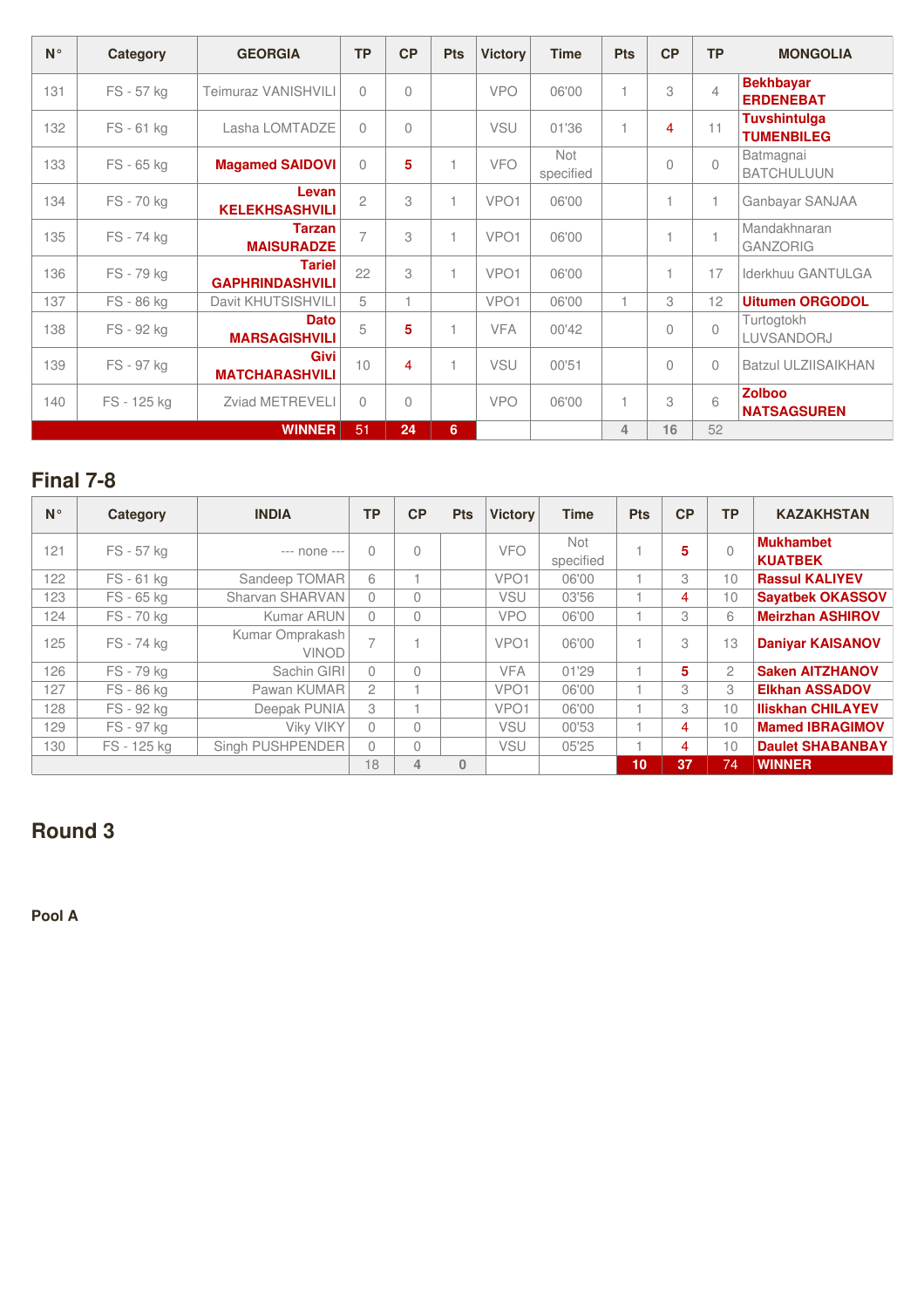| $N^{\circ}$ | Category    | <b>UNITED STATES</b>                         | <b>TP</b>      | CP       | <b>Pts</b>               | <b>Victory</b>   | <b>Time</b> | Pts            | CP             | <b>TP</b>      | <b>GEORGIA</b>                      |
|-------------|-------------|----------------------------------------------|----------------|----------|--------------------------|------------------|-------------|----------------|----------------|----------------|-------------------------------------|
| 81          | FS - 57 kg  | <b>Thomas Patrick GILMAN</b>                 | 6              | 3        | 1                        | VPO <sub>1</sub> | 06'00       |                |                | $\overline{4}$ | Teimuraz<br><b>VANISHVILI</b>       |
| 82          | FS-61 kg    | Kendric Dwayne MAPLE                         | 3              | 1        |                          | VPO <sub>1</sub> | 06'00       |                | 3              | 4              | <b>Lasha LOMTADZE</b>               |
| 83          | FS - 65 kg  | <b>Logan Jeffery STIEBER</b>                 | 10             | 4        | 1                        | <b>VSU</b>       | 01'45       |                | $\Omega$       | $\Omega$       | Magamed SAIDOVI                     |
| 84          | FS-70 kg    | <b>James Malcolm GREEN</b>                   | 8              | 3        | 1                        | <b>VPO</b>       | 06'00       |                | $\Omega$       | $\Omega$       | Levan<br><b>KELEKHSASHVILI</b>      |
| 85          | FS-74 kg    | <b>Jordan Ernest</b><br><b>BURROUGHS</b>     | 10             | 4        | $\mathbf{1}$             | VSU              | 02'32       |                | $\Omega$       | $\Omega$       | Tarzan<br><b>MAISURADZE</b>         |
| 86          | FS-79 kg    | <b>Kyle Douglas DAKE</b>                     | 10             | 4        | 1                        | <b>VSU</b>       | 02'17       |                | $\bigcap$      | $\bigcap$      | Tariel<br><b>GAPHRINDASHVILI</b>    |
| 87          | FS-86 kg    | <b>David Morris TAYLOR III</b>               | 11             | 4        | 1                        | VSU1             | 03'33       |                | $\overline{1}$ |                | Davit KHUTSISHVILI                  |
| 88          | FS - 92 kg  | J'Den Michael Tbory COX                      | $\Omega$       | $\Omega$ |                          | <b>VPO</b>       | 06'00       |                | 3              | 5              | <b>Dato</b><br><b>MARSAGISHVILI</b> |
| 89          | FS - 97 kg  | <b>Kyle Frederick SNYDER</b>                 | 10             | 4        | 1                        | <b>VSU</b>       | 00'54       |                | $\Omega$       | $\Omega$       | Givi<br><b>MATCHARASHVILI</b>       |
| 90          | FS - 125 kg | <b>Nicholas Edward</b><br><b>GWIAZDOWSKI</b> | $\overline{7}$ | 3        | $\overline{\phantom{a}}$ | <b>VPO</b>       | 06'00       |                | $\Omega$       | $\Omega$       | <b>Zviad METREVELI</b>              |
|             |             | <b>WINNER</b>                                | 75             | 30       | 8                        |                  |             | $\overline{2}$ | 8              | 14             |                                     |

| $N^{\circ}$ | Category    | <b>JAPAN</b>                       | <b>TP</b>      | <b>CP</b> | <b>Pts</b> | <b>Victory</b>   | <b>Time</b>             | <b>Pts</b> | CP       | <b>TP</b>      | <b>INDIA</b>                    |
|-------------|-------------|------------------------------------|----------------|-----------|------------|------------------|-------------------------|------------|----------|----------------|---------------------------------|
| 91          | FS - 57 kg  | <b>Yuki TAKAHASHI</b>              | $\Omega$       | 5         |            | <b>VFO</b>       | <b>Not</b><br>specified |            | $\Omega$ | $\Omega$       | --- none ---                    |
| 92          | FS-61 kg    | <b>Rinya NAKAMURA</b>              | 11             | 4         |            | VSU              | 01'43                   |            | $\Omega$ | 0              | Sandeep TOMAR                   |
| 93          | FS - 65 kg  | <b>Takuto OTOGURO</b>              | 10             | 4         |            | <b>VSU</b>       | 00'35                   |            | $\Omega$ | 0              | Sharvan SHARVAN                 |
| 94          | FS-70 kg    | <b>Kirin KINOSHITA</b>             | 10             | 4         |            | VSU              | 02'25                   |            | $\Omega$ | $\Omega$       | <b>Kumar ARUN</b>               |
| 95          | FS-74 kg    | <b>Ken HOSAKA</b>                  | $\Omega$       | 5         |            | <b>VIN</b>       | <b>Not</b><br>specified |            | $\Omega$ | $\overline{0}$ | Kumar Omprakash<br><b>VINOD</b> |
| 96          | FS-79 kg    | <b>Sohsuke</b><br><b>TAKATANI</b>  | 10             | 4         |            | <b>VSU</b>       | 01'55                   |            | $\Omega$ | $\Omega$       | Sachin GIRI                     |
| 97          | FS-86 kg    | <b>Masao</b><br><b>MATSUSAKA</b>   | 10             | 4         |            | <b>VSU</b>       | 04'43                   |            | $\Omega$ | $\Omega$       | Pawan KUMAR                     |
| 98          | FS-92 kg    | Takashi ISHIGURO                   | 1.             |           |            | VPO <sub>1</sub> | 06'00                   | 1          | 3        | $\mathfrak{D}$ | <b>Deepak PUNIA</b>             |
| 99          | FS - 97 kg  | <b>Takeshi</b><br><b>YAMAGUCHI</b> | 6              | 3         |            | VPO <sub>1</sub> | 06'00                   |            |          | $\overline{c}$ | <b>Viky VIKY</b>                |
| 100         | FS - 125 kg | <b>Nobuyoshi</b><br><b>ARAKIDA</b> | $\overline{4}$ | 3         |            | <b>VPO</b>       | 06'00                   |            | $\Omega$ | 0              | Singh PUSHPENDER                |
|             |             | <b>WINNER</b>                      | 62             | 37        | 9          |                  |                         | 4          | 4        | $\overline{4}$ |                                 |

| $N^{\circ}$ | Category    | <b>MONGOLIA</b>                          | <b>TP</b>      | CP        | <b>Pts</b> | <b>Victory</b>   | <b>Time</b>             | <b>Pts</b> | CP | <b>TP</b>      | <b>AZERBAIJAN</b>                      |
|-------------|-------------|------------------------------------------|----------------|-----------|------------|------------------|-------------------------|------------|----|----------------|----------------------------------------|
| 101         | FS - 57 kg  | <b>Bekhbayar</b><br><b>ERDENEBAT</b>     | $\overline{c}$ | 3         |            | VPO <sub>1</sub> | 06'00                   |            |    |                | Afgan KHASHALOV                        |
| 102         | FS-61 kg    | <b>Tuvshintulga</b><br><b>TUMENBILEG</b> | $\overline{7}$ | 3         |            | VPO <sub>1</sub> | 06'00                   |            |    | $\overline{c}$ | Akhmednabi<br><b>GVARZATILOV</b>       |
| 103         | FS - 65 kg  | Batmagnai<br><b>BATCHULUUN</b>           | $\bigcap$      | $\Omega$  |            | <b>VIN</b>       | <b>Not</b><br>specified |            | 5  | $\Omega$       | <b>Aghahuseyn</b><br><b>MUSTAFAYEV</b> |
| 104         | FS-70 kg    | Ganbayar SANJAA                          | $\overline{4}$ |           |            | VPO <sub>1</sub> | 06'00                   |            | 3  | 9              | <b>Joshgun AZIMOV</b>                  |
| 105         | FS - 74 kg  | <b>Mandakhnaran</b><br><b>GANZORIG</b>   | 10             | 3         |            | VPO <sub>1</sub> | 06'00                   |            |    | 6              | Gadzhimurad<br><b>OMAROV</b>           |
| 106         | FS-79 kg    | Iderkhuu GANTULGA                        | $\mathfrak{D}$ |           |            | VSU1             | 02'23                   |            | 4  | 12             | <b>Jabrayil HASANOV</b>                |
| 107         | FS-86 kg    | Uitumen ORGODOL                          | 3              |           |            | VPO <sub>1</sub> | 06'00                   |            | 3  | 10             | <b>Aleksandr GOSTIYEV</b>              |
| 108         | FS - 92 kg  | Turtogtokh<br>LUVSANDORJ                 | $\bigcap$      | $\bigcap$ |            | <b>VSU</b>       | 04'07                   |            | 4  | 11             | <b>Aslanbek ALBOROV</b>                |
| 109         | FS-97 kg    | <b>Batzul ULZIISAIKHAN</b>               | 1              |           |            | VPO <sub>1</sub> | 06'00                   |            | 3  | 10             | <b>Roman BAKIROV</b>                   |
| 110         | FS - 125 kg | Zolboo<br><b>NATSAGSUREN</b>             | $\overline{c}$ |           |            | VPO <sub>1</sub> | 06'00                   |            | 3  | 3              | <b>Jamaladdin</b><br><b>MAGOMEDOV</b>  |
|             |             | 31                                       | 14             | 3         |            |                  | 7                       | 28         | 64 | <b>WINNER</b>  |                                        |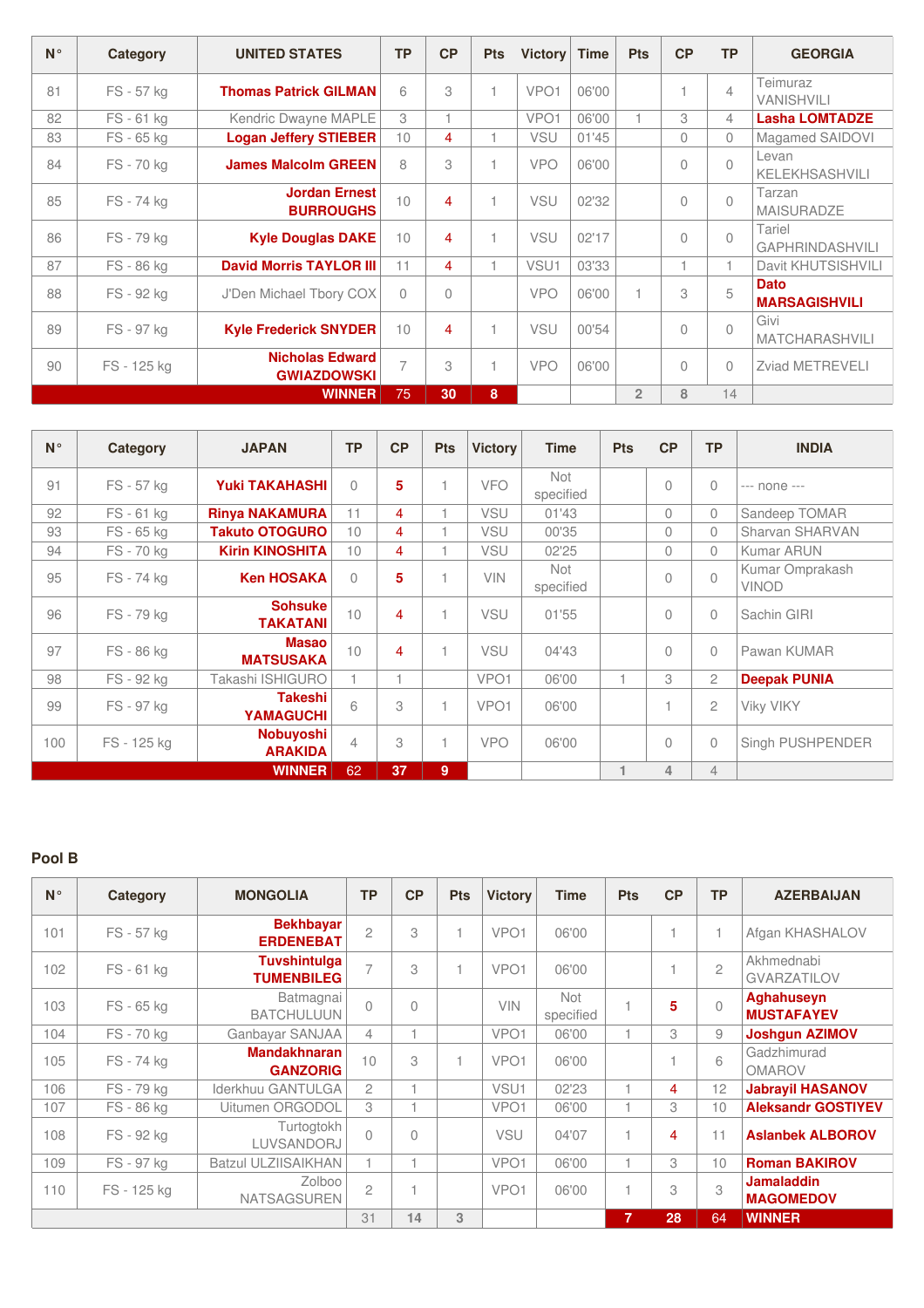| $N^{\circ}$ | Category    | <b>CUBA</b>                                      | <b>TP</b>      | <b>CP</b>      | <b>Pts</b> | <b>Victory</b>   | <b>Time</b>             | <b>Pts</b> | CP       | <b>TP</b>      | <b>KAZAKHSTAN</b>                  |
|-------------|-------------|--------------------------------------------------|----------------|----------------|------------|------------------|-------------------------|------------|----------|----------------|------------------------------------|
| 111         | FS - 57 kg  | <b>Reineri ANDREU ORTEGA</b>                     | $\overline{4}$ | 3              |            | VPO <sub>1</sub> | 06'00                   |            |          | 1              | Mukhambet<br><b>KUATBEK</b>        |
| 112         | FS-61 kg    | Yowlys BONNE RODRIGUEZ                           | 4              | $\overline{1}$ |            | VPO <sub>1</sub> | 06'00                   |            | 3        | 6              | <b>Rassul</b><br><b>KALIYEV</b>    |
| 113         | FS - 65 kg  | <b>Alejandro Enrique VALDES</b><br><b>TOBIER</b> | 10             | 4              |            | <b>VSU</b>       | 02'15                   |            | $\Omega$ | $\bigcap$      | Sayatbek<br><b>OKASSOV</b>         |
| 114         | FS-70 kg    | <b>Franklin MAREN CASTILLO</b>                   | $\overline{7}$ | 3              |            | VPO <sub>1</sub> | 06'00                   |            | 1        | $\mathbf{1}$   | Meirzhan<br><b>ASHIROV</b>         |
| 115         | FS-74 kg    | <b>Livan LOPEZ AZCUY</b>                         | $\Omega$       | 5              |            | <b>VIN</b>       | <b>Not</b><br>specified |            | 0        | $\bigcap$      | Daniyar<br><b>KAISANOV</b>         |
| 116         | FS - 79 kg  | Yoan Adrian ZULUETA<br><b>MORALES</b>            | $\bigcap$      | $\bigcap$      |            | <b>VFA</b>       | 02'43                   |            | 5        | 6              | <b>Saken</b><br><b>AITZHANOV</b>   |
| 117         | FS - 86 kg  | <b>Yurieski TORREBLANCA</b><br><b>QUERALTA</b>   | 4              | 3              |            | VPO <sub>1</sub> | 06'00                   |            |          | $\overline{c}$ | Elkhan<br><b>ASSADOV</b>           |
| 118         | FS - 92 kg  | Lazaro Daniel HERNANDEZ<br><b>LUIS</b>           | $\overline{c}$ | $\overline{1}$ |            | VSU1             | 03'47                   |            | 4        | 12             | <b>Iliskhan</b><br><b>CHILAYEV</b> |
| 119         | FS - 97 kg  | Reineris SALAS PEREZ                             | 3              | $\overline{1}$ |            | VPO <sub>1</sub> | 06'00                   | 1          | 3        | 3              | <b>Mamed</b><br><b>IBRAGIMOV</b>   |
| 120         | FS - 125 kg | Yudenny ALPAJON<br><b>ESTEVEZ</b>                | $\bigcap$      | $\bigcap$      |            | <b>VSU</b>       | 01'53                   |            | 4        | 10             | <b>Daulet</b><br><b>SHABANBAY</b>  |
|             |             |                                                  | 34             | 21             | 5          |                  |                         | 5          | 22       | 41             | <b>WINNER</b>                      |

# **Round 2**

### **Pool A**

| $N^{\circ}$ | Category   | <b>UNITED STATES</b>                         | <b>TP</b>      | CP | <b>Pts</b>   | <b>Victory</b>   | <b>Time</b> | <b>Pts</b> | CP       | <b>TP</b>      | <b>JAPAN</b>                    |
|-------------|------------|----------------------------------------------|----------------|----|--------------|------------------|-------------|------------|----------|----------------|---------------------------------|
| 41          | FS - 57 kg | <b>Thomas Patrick GILMAN</b>                 | 1              |    |              | VPO <sub>1</sub> | 06'00       |            | 3        | $\overline{4}$ | <b>Yuki TAKAHASHI</b>           |
| 42          | FS-61 kg   | Kendric Dwayne MAPLE                         | $\overline{2}$ |    |              | VPO <sub>1</sub> | 06'00       |            | 3        | $\mathfrak{D}$ | Kazuya<br><b>KOYANAGI</b>       |
| 43          | FS - 65 kg | Logan Jeffery STIEBER                        | 5              |    |              | VPO <sub>1</sub> | 06'00       |            | 3        | 10             | <b>Takuto</b><br><b>OTOGURO</b> |
| 44          | FS-70 kg   | <b>James Malcolm GREEN</b>                   | 8              | 3  |              | VPO1             | 06'00       |            |          | 5              | Kirin KINOSHITA                 |
| 45          | FS-74 kg   | <b>Jordan Ernest BURROUGHS</b>               | $\overline{7}$ | 3  |              | VPO <sub>1</sub> | 06'00       |            |          |                | Yuhi FUJINAMI                   |
| 46          | FS - 79 kg | <b>Kyle Douglas DAKE</b>                     | 10             | 4  |              | <b>VSU</b>       | 04'02       |            | $\Omega$ | $\Omega$       | Sohsuke<br><b>TAKATANI</b>      |
| 47          | FS - 86 kg | <b>David Morris TAYLOR III</b>               | 12             | 4  |              | VSU <sub>1</sub> | 04'07       |            |          | $\mathfrak{p}$ | Masao<br><b>MATSUSAKA</b>       |
| 48          | FS - 92 kg | <b>J'Den Michael Tbory COX</b>               | 11             | 4  |              | <b>VSU</b>       | 03'07       |            | 0        | $\Omega$       | Takashi<br><b>ISHIGURO</b>      |
| 49          | FS - 97 kg | <b>Kyle Frederick SNYDER</b>                 | 10             | 4  |              | <b>VSU</b>       | 02'09       |            | 0        | $\Omega$       | Taira SONODA                    |
| 50          | FS-125 kg  | <b>Nicholas Edward</b><br><b>GWIAZDOWSKI</b> | 10             | 4  |              | <b>VSU</b>       | 05'29       |            | $\Omega$ | $\Omega$       | Nobuyoshi<br><b>ARAKIDA</b>     |
|             |            | <b>WINNER</b>                                | 76             | 29 | $\mathbf{7}$ |                  |             | 3          | 12       | 24             |                                 |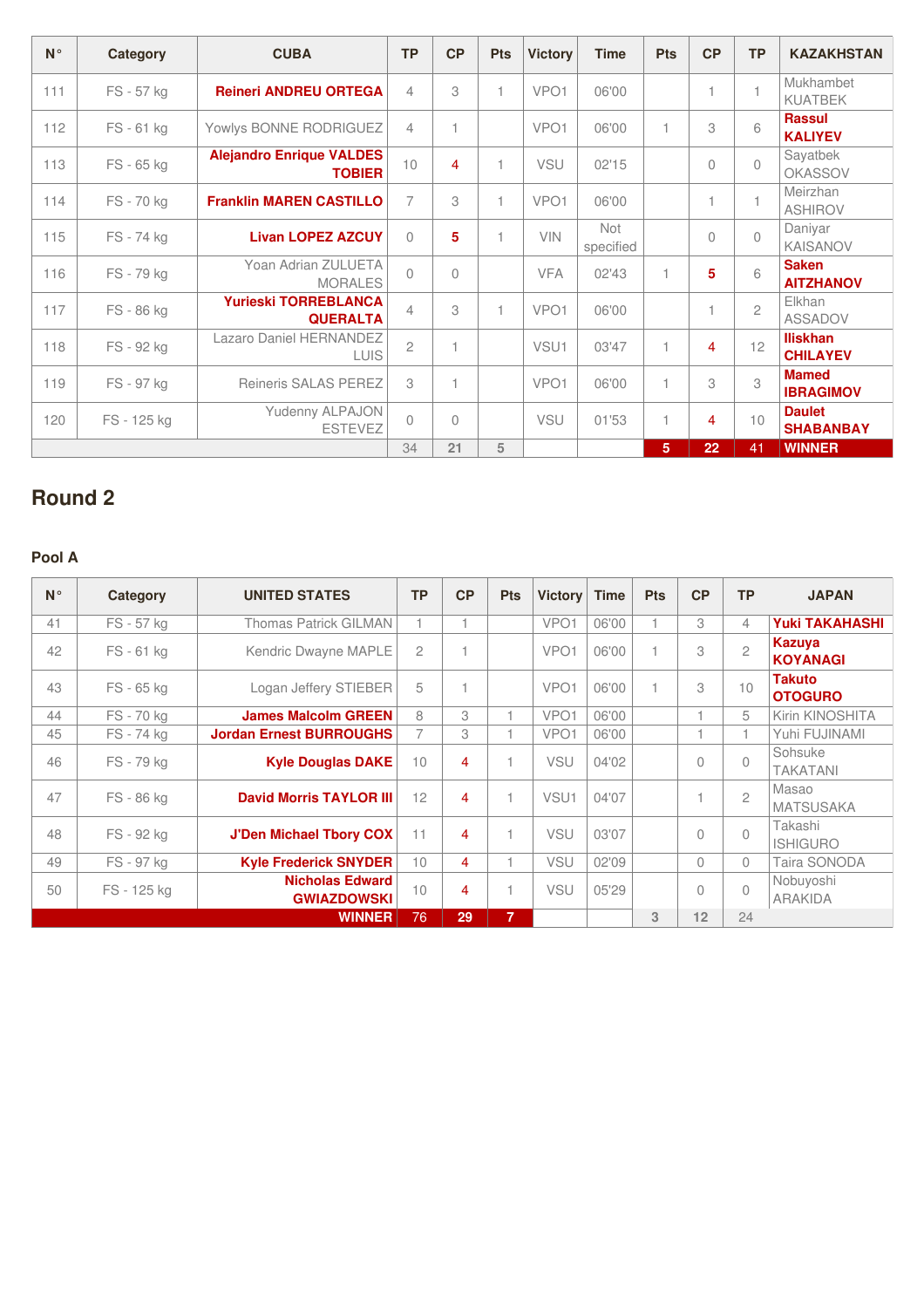| $N^{\circ}$ | Category    | <b>GEORGIA</b>                          | <b>TP</b>      | CP             | <b>Pts</b> | <b>Victory</b>   | <b>Time</b>             | <b>Pts</b>     | CP          | <b>TP</b>      | <b>INDIA</b>                    |
|-------------|-------------|-----------------------------------------|----------------|----------------|------------|------------------|-------------------------|----------------|-------------|----------------|---------------------------------|
| 51          | FS - 57 kg  | <b>Teimuraz VANISHVILI</b>              | $\bigcap$      | 5              |            | <b>VFO</b>       | <b>Not</b><br>specified |                | $\Omega$    | $\Omega$       | --- none ---                    |
| 52          | FS-61 kg    | Lasha LOMTADZE                          | 1              |                |            | VPO <sub>1</sub> | 06'00                   | 1              | 3           | $\overline{4}$ | <b>Sandeep TOMAR</b>            |
| 53          | FS - 65 kg  | Magamed SAIDOVI                         | 3              | $\bigcap$      |            | <b>VIN</b>       | 03'19                   | 1              | 5           | 9              | <b>Sharvan SHARVAN</b>          |
| 54          | FS-70 kg    | Levan<br><b>KELEKHSASHVILI</b>          | $\overline{7}$ | 3              |            | VPO <sub>1</sub> | 06'00                   |                |             | $\mathfrak{p}$ | Kumar ARUN                      |
| 55          | FS - 74 kg  | <b>Tarzan MAISURADZE</b>                | 10             | 4              |            | <b>VSU</b>       | 02'24                   |                | $\mathbf 0$ | $\Omega$       | Kumar Omprakash<br><b>VINOD</b> |
| 56          | FS-79 kg    | <b>Tariel</b><br><b>GAPHRINDASHVILI</b> | 11             | $\overline{4}$ |            | VSU <sub>1</sub> | 04'27                   |                |             | $\overline{4}$ | Sachin GIRI                     |
| 57          | FS-86 kg    | <b>Davit KHUTSISHVILI</b>               | 4              | 3              |            | VPO <sub>1</sub> | 06'00                   |                |             | 3              | Pawan KUMAR                     |
| 58          | FS - 92 kg  | <b>Dato MARSAGISHVILI</b>               | 10             | 4              |            | <b>VSU</b>       | 01'36                   |                | $\Omega$    | $\Omega$       | Deepak PUNIA                    |
| 59          | FS - 97 kg  | Givi<br><b>MATCHARASHVILI</b>           | 10             | 4              |            | VSU              | 01'15                   |                | $\Omega$    | $\mathbf 0$    | <b>Viky VIKY</b>                |
| 60          | FS - 125 kg | <b>Zviad METREVELI</b>                  | 5              | 3              |            | <b>VPO</b>       | 06'00                   |                | $\Omega$    | $\Omega$       | Singh PUSHPENDER                |
|             |             | <b>WINNER</b>                           | 61             | 31             | 8          |                  |                         | $\overline{2}$ | 11          | 19             |                                 |

| $N^{\circ}$ | Category    | <b>MONGOLIA</b>                      | <b>TP</b>      | CP | <b>Pts</b> | <b>Victory</b>   | <b>Time</b>    | <b>Pts</b>     | CP       | <b>TP</b>      | <b>CUBA</b>                                      |
|-------------|-------------|--------------------------------------|----------------|----|------------|------------------|----------------|----------------|----------|----------------|--------------------------------------------------|
| 61          | FS - 57 kg  | <b>Bekhbayar</b><br><b>ERDENEBAT</b> | $\overline{4}$ | 3  |            | <b>VPO</b>       | 06'00          |                | $\Omega$ | $\mathbf{0}$   | Reineri ANDREU ORTEGA                            |
| 62          | FS-61 kg    | Tuvshintulga<br><b>TUMENBILEG</b>    | 4              |    |            | VPO <sub>1</sub> | 06'00          | $\mathbf{1}$   | 3        | 6              | <b>Yowlys BONNE</b><br><b>RODRIGUEZ</b>          |
| 63          | FS - 65 kg  | Batmagnai<br><b>BATCHULUUN</b>       | $\Omega$       | 0  |            | <b>VSU</b>       | 04'08          | $\overline{1}$ | 4        | 11             | <b>Alejandro Enrique VALDES</b><br><b>TOBIER</b> |
| 64          | FS-70 kg    | Ganbayar SANJAA                      | 3              |    |            | VPO <sub>1</sub> | 06'00          | $\overline{1}$ | 3        | 5              | <b>Franklin MAREN CASTILLO</b>                   |
| 65          | FS - 74 kg  | Mandakhnaran<br><b>GANZORIG</b>      | 3              |    |            | VPO <sub>1</sub> | 06'00          | 1              | 3        | 3              | <b>Livan LOPEZ AZCUY</b>                         |
| 66          | FS - 79 kg  | <b>Iderkhuu</b><br><b>GANTULGA</b>   | 10             | 5  |            | <b>VFA</b>       | 04'20          |                | $\Omega$ | 6              | Yoan Adrian ZULUETA<br><b>MORALES</b>            |
| 67          | FS - 86 kg  | Uitumen ORGODOL                      | $\overline{c}$ |    |            | VPO <sub>1</sub> | 06'00          |                | 3        | 3              | <b>Yurieski TORREBLANCA</b><br><b>QUERALTA</b>   |
| 68          | FS - 92 kg  | Turtogtokh<br>LUVSANDORJ             | 3              |    |            | VPO <sub>1</sub> | 06'00          | $\overline{1}$ | 3        | $\overline{4}$ | <b>Lazaro Daniel HERNANDEZ</b><br><b>LUIS</b>    |
| 69          | FS - 97 kg  | <b>Batzul</b><br><b>ULZIISAIKHAN</b> |                |    |            | VSU1             | 04'53          | 1              | 4        | 11             | <b>Reineris SALAS PEREZ</b>                      |
| 70          | FS - 125 kg | <b>Zolboo</b><br><b>NATSAGSUREN</b>  | $\overline{c}$ | 3  |            | VPO <sub>1</sub> | 06'00          |                |          | $\overline{c}$ | Yudenny ALPAJON<br><b>ESTEVEZ</b>                |
|             |             | 32                                   | 17             | 3  |            |                  | $\overline{7}$ | 24             | 51       | <b>WINNER</b>  |                                                  |

| $N^{\circ}$ | Category   | <b>AZERBAIJAN</b>                       | <b>TP</b>      | CP | <b>Pts</b> | <b>Victory</b>   | <b>Time</b> | <b>Pts</b> | CP       | <b>TP</b>      | <b>KAZAKHSTAN</b>           |
|-------------|------------|-----------------------------------------|----------------|----|------------|------------------|-------------|------------|----------|----------------|-----------------------------|
| 71          | FS - 57 kg | <b>Afgan KHASHALOV</b>                  | 8              | 3  |            | VPO <sub>1</sub> | 06'00       |            |          |                | Mukhambet<br><b>KUATBEK</b> |
| 72          | FS-61 kg   | <b>Akhmednabi</b><br><b>GVARZATILOV</b> | 15             | 3  |            | VPO <sub>1</sub> | 06'00       |            |          | 15             | <b>Rassul KALIYEV</b>       |
| 73          | FS - 65 kg | <b>Haji ALIYEV</b>                      | 7              | 3  |            | VPO <sub>1</sub> | 06'00       |            |          |                | Sayatbek OKASSOV            |
| 74          | FS-70 kg   | <b>Joshgun AZIMOV</b>                   | $\overline{7}$ | 3  |            | <b>VPO</b>       | 06'00       |            | $\Omega$ | $\Omega$       | Meirzhan ASHIROV            |
| 75          | FS-74 kg   | <b>Gadzhimurad OMAROV</b>               | $\overline{c}$ | 3  |            | VPO <sub>1</sub> | 06'00       |            |          |                | Daniyar KAISANOV            |
| 76          | FS-79 kg   | <b>Jabravil HASANOV</b>                 | 8              | 3  |            | VPO <sub>1</sub> | 06'00       |            |          |                | Saken AITZHANOV             |
| 77          | FS-86 kg   | <b>Aleksandr GOSTIYEV</b>               | 3              | 3  |            | <b>VPO</b>       | 06'00       |            | $\Omega$ | $\Omega$       | Elkhan ASSADOV              |
| 78          | FS - 92 kg | <b>Aslanbek ALBOROV</b>                 | 10             | 4  |            | <b>VSU</b>       | 04'32       |            | $\Omega$ | $\Omega$       | Iliskhan CHILAYEV           |
| 79          | FS - 97 kg | <b>Roman BAKIROV</b>                    | 3              | 3  |            | VPO <sub>1</sub> | 06'00       |            |          | $\overline{c}$ | Mamed IBRAGIMOV             |
| 80          | FS-125 kg  | Jamaladdin MAGOMEDOV                    | 3              |    |            | VPO <sub>1</sub> | 06'00       |            | 3        | 3              | <b>Daulet SHABANBAY</b>     |
|             |            | <b>WINNER</b>                           | 66             | 29 | 9          |                  |             |            | 9        | 24             |                             |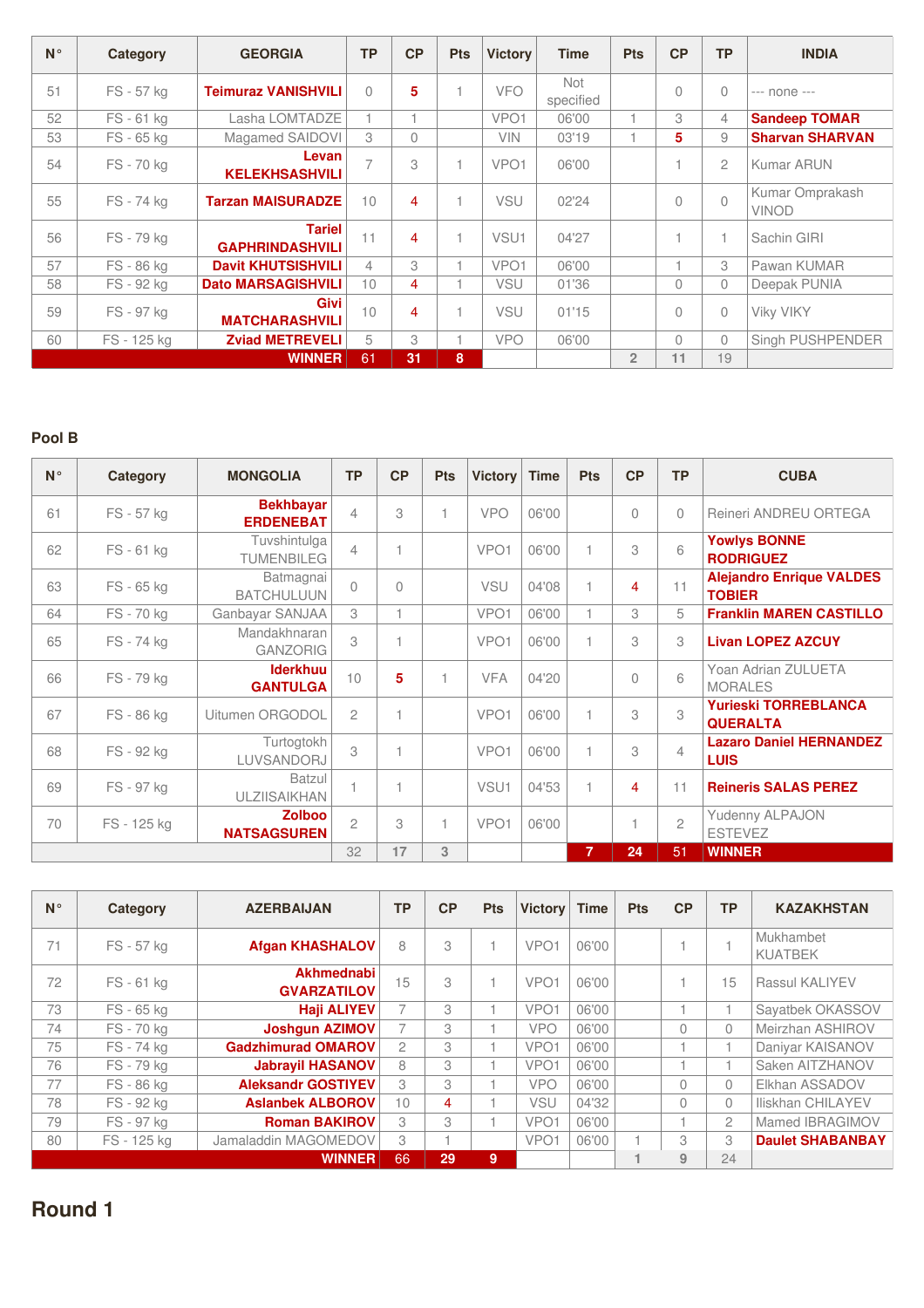#### **Pool A**

| $N^{\circ}$              | Category    | <b>UNITED STATES</b>                      | <b>TP</b>      | CP | <b>Pts</b> | <b>Victory</b>   | <b>Time</b>             | <b>Pts</b>   | CP       | <b>TP</b>      | <b>INDIA</b>                    |
|--------------------------|-------------|-------------------------------------------|----------------|----|------------|------------------|-------------------------|--------------|----------|----------------|---------------------------------|
|                          | FS - 57 kg  | <b>Thomas Patrick</b><br><b>GILMAN</b>    | $\overline{0}$ | 5  |            | <b>VFO</b>       | <b>Not</b><br>specified |              | 0        | $\Omega$       | --- none ---                    |
| $\overline{2}$           | FS-61 kg    | <b>Joseph Daniel COLON</b>                | $\overline{4}$ | 3  |            | VPO <sub>1</sub> | 06'00                   |              |          | 4              | Sandeep TOMAR                   |
| 3                        | FS - 65 kg  | <b>Logan Jeffery STIEBER</b>              | 12             | 4  |            | VSU1             | 02'46                   |              |          | $\overline{2}$ | Sharvan SHARVAN                 |
| $\overline{4}$           | FS-70 kg    | <b>James Malcolm GREEN</b>                | 10             | 4  |            | VSU              | 03'21                   |              | $\Omega$ | $\Omega$       | <b>Kumar ARUN</b>               |
| 5                        | FS-74 kg    | <b>Jordan Ernest</b><br><b>BURROUGHS</b>  | 11             | 4  |            | VSU1             | 05'18                   |              |          |                | Kumar Omprakash<br><b>VINOD</b> |
| 6                        | FS-79 kg    | <b>Kyle Douglas DAKE</b>                  | 11             | 4  |            | VSU              | 00'36                   |              | $\Omega$ | $\Omega$       | Sachin GIRI                     |
| $\overline{\phantom{0}}$ | FS - 86 kg  | <b>David Morris TAYLOR</b><br>Ш           | 10             | 4  |            | <b>VSU</b>       | 00'58                   |              | $\Omega$ | $\Omega$       | Pawan KUMAR                     |
| 8                        | FS - 92 kg  | <b>Hayden Nicholas</b><br><b>ZILLMER</b>  | $\overline{7}$ | 3  |            | <b>VPO</b>       | 06'00                   |              | 0        | $\Omega$       | Deepak PUNIA                    |
| 9                        | FS - 97 kg  | <b>Kyle Frederick SNYDER</b>              | 10             | 4  |            | <b>VSU</b>       | 02'05                   |              | $\Omega$ | $\Omega$       | <b>Viky VIKY</b>                |
| 10                       | FS - 125 kg | <b>Dominique Deshon</b><br><b>BRADLEY</b> | 10             | 4  |            | <b>VSU</b>       | 01'39                   |              | $\Omega$ | $\Omega$       | Singh<br><b>PUSHPENDER</b>      |
|                          |             | <b>WINNER</b>                             | 85             | 39 | 10         |                  |                         | $\mathbf{0}$ | 3        | $\overline{7}$ |                                 |

| $N^{\circ}$ | Category    | <b>GEORGIA</b>                       | <b>TP</b>      | CP        | <b>Pts</b> | <b>Victory</b>   | <b>Time</b>             | <b>Pts</b> | CP       | ТP        | <b>JAPAN</b>                      |
|-------------|-------------|--------------------------------------|----------------|-----------|------------|------------------|-------------------------|------------|----------|-----------|-----------------------------------|
| 11          | FS - 57 kg  | Teimuraz VANISHVILI                  | $\bigcap$      | $\bigcap$ |            | <b>VSU</b>       | 05'24                   |            | 4        | 11        | <b>Yuki TAKAHASHI</b>             |
| 12          | FS-61 kg    | Lasha LOMTADZE                       | $\mathfrak{p}$ |           |            | VPO <sub>1</sub> | 06'00                   |            | 3        | 9         | <b>Rinya NAKAMURA</b>             |
| 13          | FS - 65 kg  | Magamed SAIDOVI                      | 4              |           |            | VPO <sub>1</sub> | 06'00                   |            | 3        | 7         | <b>Daichi TAKATANI</b>            |
| 14          | FS-70 kg    | Levan<br><b>KELEKHSASHVILI</b>       | 8              |           |            | VPO <sub>1</sub> | 06'00                   |            | 3        | 10        | <b>Keisuke</b><br><b>OTOGURO</b>  |
| 15          | FS - 74 kg  | <b>Tarzan MAISURADZE</b>             | $\mathfrak{D}$ |           |            | VSU <sub>1</sub> | 05'44                   |            | 4        | 13        | <b>Yuhi FUJINAMI</b>              |
| 16          | FS - 79 kg  | Tariel<br><b>GAPHRINDASHVILI</b>     | $\bigcap$      | $\cap$    |            | <b>VSU</b>       | Not<br>specified        |            | 4        | 11        | <b>Sohsuke</b><br><b>TAKATANI</b> |
| 17          | FS - 86 kg  | Davit KHUTSISHVILI                   | $\bigcap$      | $\bigcap$ |            | <b>VPO</b>       | <b>Not</b><br>specified |            | 3        | 6         | <b>Shota SHIRAI</b>               |
| 18          | FS - 92 kg  | <b>Dato MARSAGISHVILI</b>            | 10             | 4         |            | <b>VSU</b>       | 03'23                   |            | $\Omega$ | $\Omega$  | Takashi ISHIGURO                  |
| 19          | FS - 97 kg  | <b>Givi</b><br><b>MATCHARASHVILI</b> | 10             | 4         |            | <b>VSU</b>       | 06'00                   |            | $\theta$ | $\bigcap$ | Takeshi<br>YAMAGUCHI              |
| 20          | FS - 125 kg | <b>Zviad METREVELI</b>               | 3              | 3         |            | VPO <sub>1</sub> | 06'00                   |            |          | 2         | Taiki YAMAMOTO                    |
|             |             |                                      | 39             | 15        | 3          |                  |                         | 7          | 25       | 69        | <b>WINNER</b>                     |

| $N^{\circ}$ | Category    | <b>MONGOLIA</b>                          | <b>TP</b>      | CP | <b>Pts</b> | <b>Victory</b>   | <b>Time</b> | <b>Pts</b>     | CP       | <b>TP</b> | <b>KAZAKHSTAN</b>           |
|-------------|-------------|------------------------------------------|----------------|----|------------|------------------|-------------|----------------|----------|-----------|-----------------------------|
| 21          | FS - 57 kg  | <b>Bekhbayar ERDENEBAT</b>               | 10             | 4  |            | <b>VSU</b>       | 03'34       |                | $\Omega$ | $\bigcap$ | Mukhambet<br><b>KUATBEK</b> |
| 22          | FS-61 kg    | <b>Tuvshintulga</b><br><b>TUMENBILEG</b> | $\overline{c}$ | 3  |            | VPO <sub>1</sub> | 06'00       |                |          | 1         | <b>Rassul KALIYEV</b>       |
| 23          | FS - 65 kg  | Batmagnai BATCHULUUN                     |                |    |            | VSU1             | 05'59       |                | 4        | 13        | <b>Sayatbek OKASSOV</b>     |
| 24          | FS-70 kg    | Ganbayar SANJAA                          |                |    |            | VPO <sub>1</sub> | 06'00       |                | 3        | 4         | <b>Meirzhan ASHIROV</b>     |
| 25          | FS-74 kg    | <b>Mandakhnaran GANZORIG</b>             | 9              | 3  |            | <b>VPO</b>       | 06'00       |                | $\Omega$ | $\Omega$  | Daniyar KAISANOV            |
| 26          | FS-79 kg    | Iderkhuu GANTULGA                        |                | 0  |            | <b>VFA</b>       | 04'14       |                | 5        | 11        | <b>Saken AITZHANOV</b>      |
| 27          | FS-86 kg    | <b>Uitumen ORGODOL</b>                   | 6              | 3  |            | VPO <sub>1</sub> | 06'00       |                |          | 4         | Elkhan ASSADOV              |
| 28          | FS - 92 kg  | Turtogtokh LUVSANDORJ                    |                |    |            | VPO <sub>1</sub> | 06'00       |                | 3        | 2         | <b>Iliskhan CHILAYEV</b>    |
| 29          | FS - 97 kg  | <b>Batzul ULZIISAIKHAN</b>               | $\overline{7}$ | 3  |            | VPO <sub>1</sub> | 06'00       |                |          | 5         | Mamed IBRAGIMOV             |
| 30          | FS - 125 kg | <b>Zolboo NATSAGSUREN</b>                | 12             | 4  |            | VSU1             | 05'58       |                |          | 2         | Oleg BOLTIN                 |
|             |             | <b>WINNER</b>                            | 50             | 23 | 6          |                  |             | $\overline{4}$ | 19       | 42        |                             |